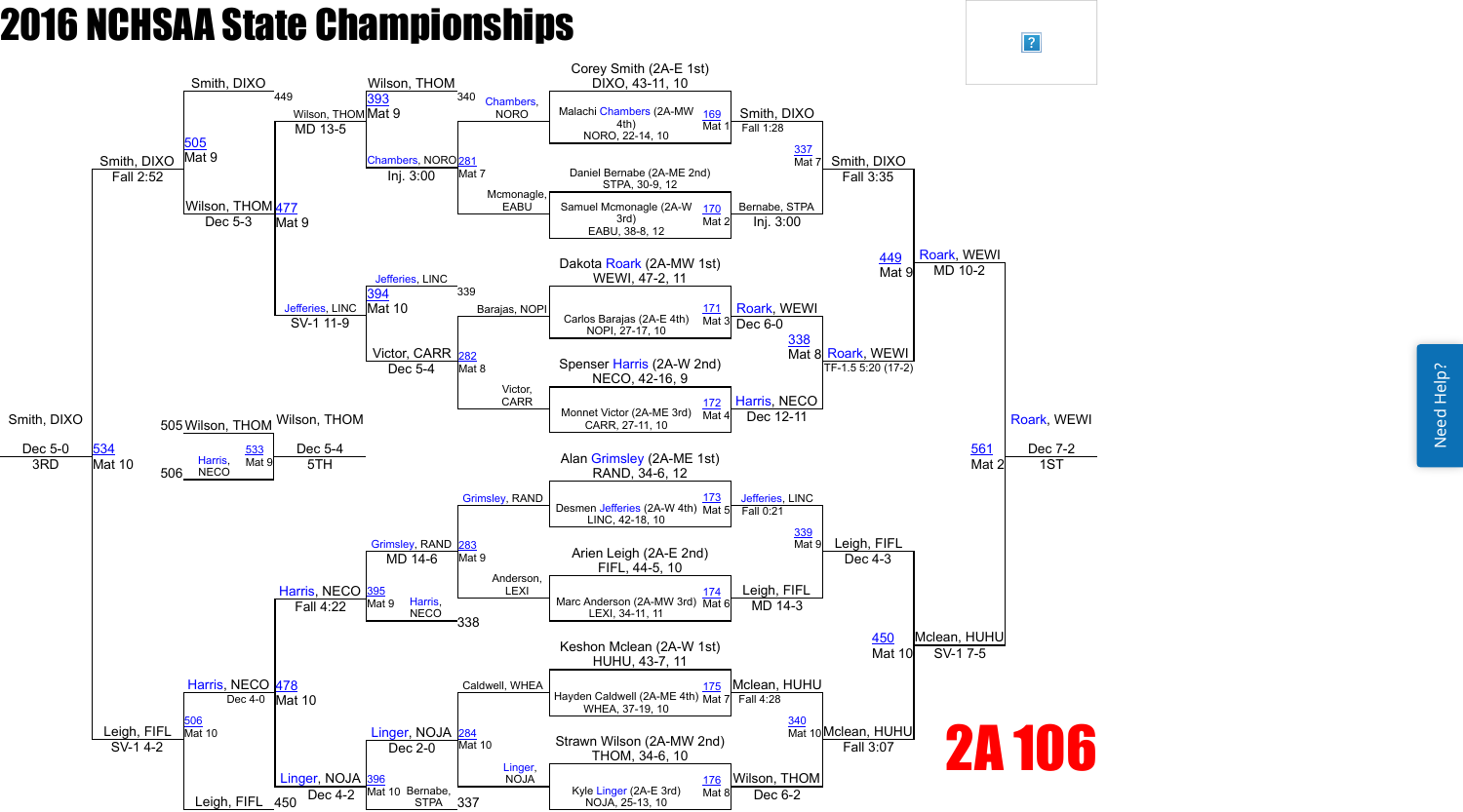

 $\sqrt{?}$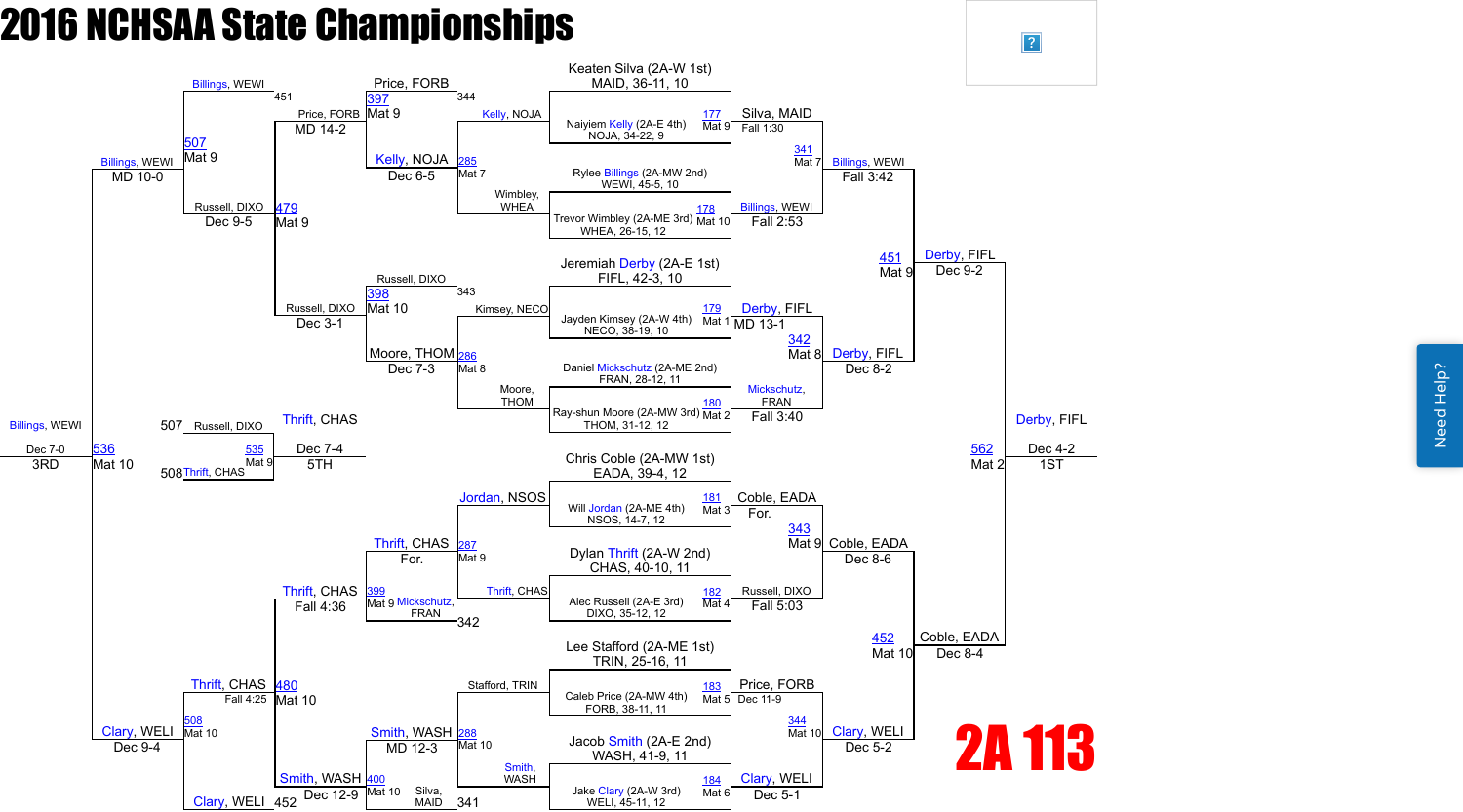

 $\sqrt{?}$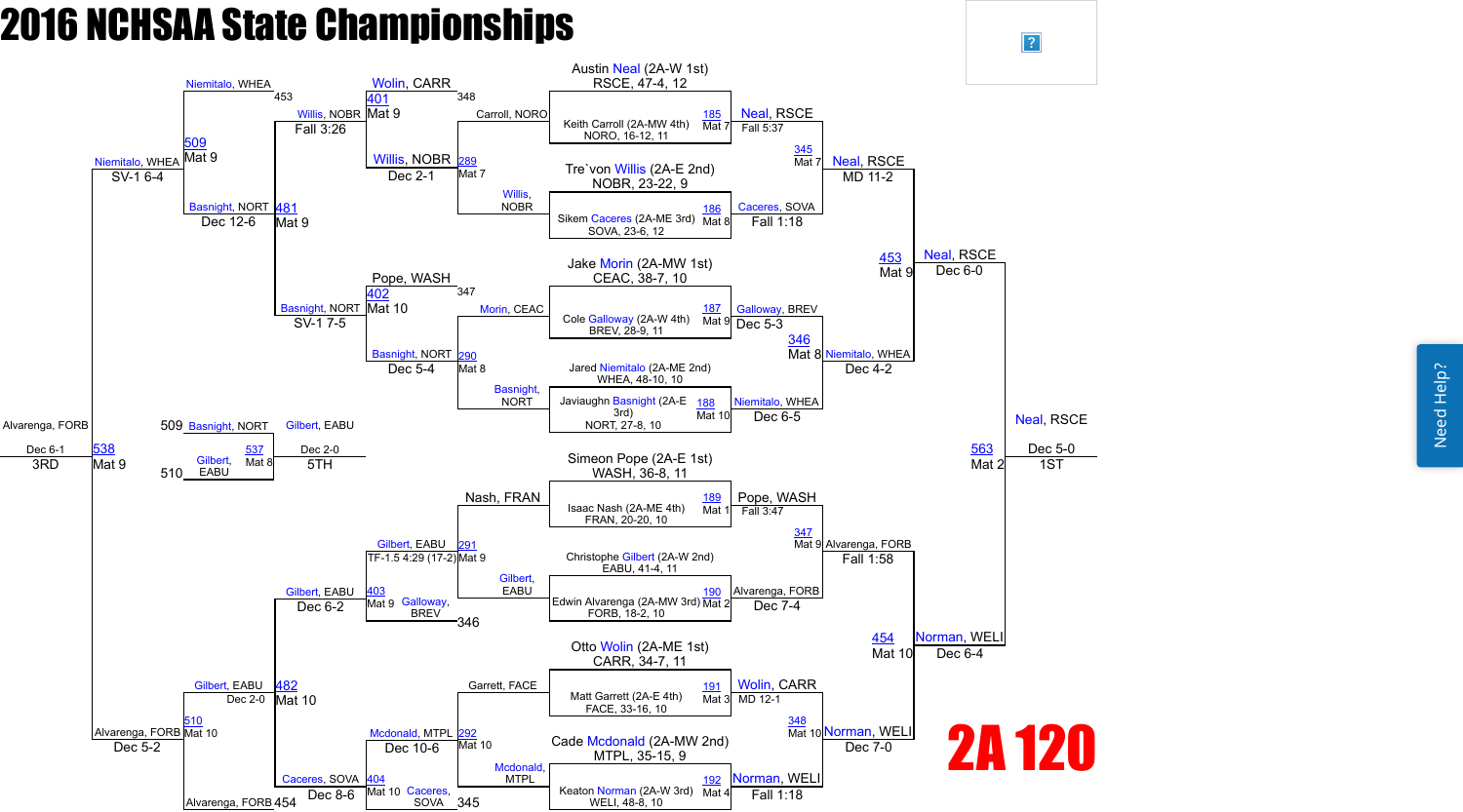Need Help? Need Help?

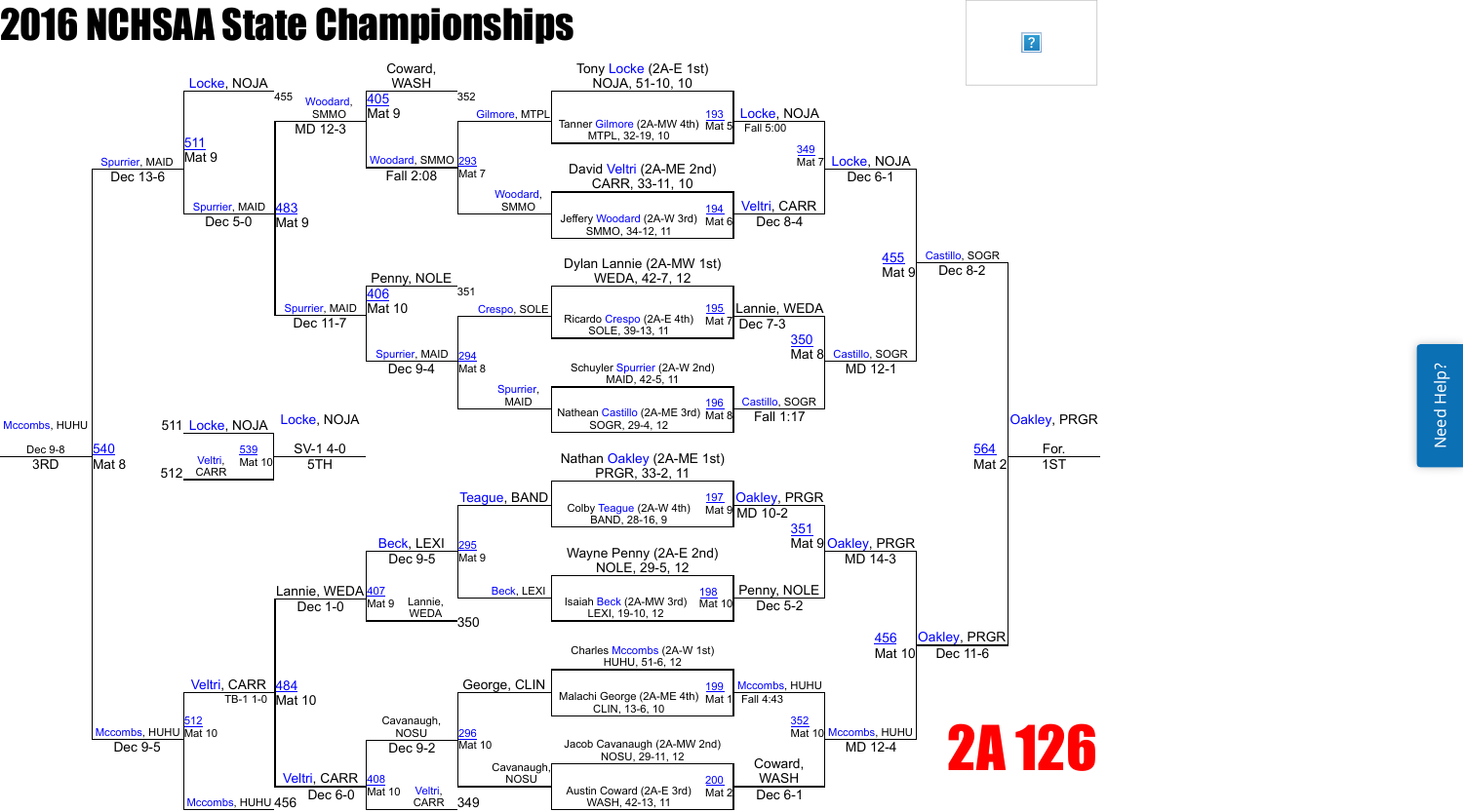Need Help? Need Help?

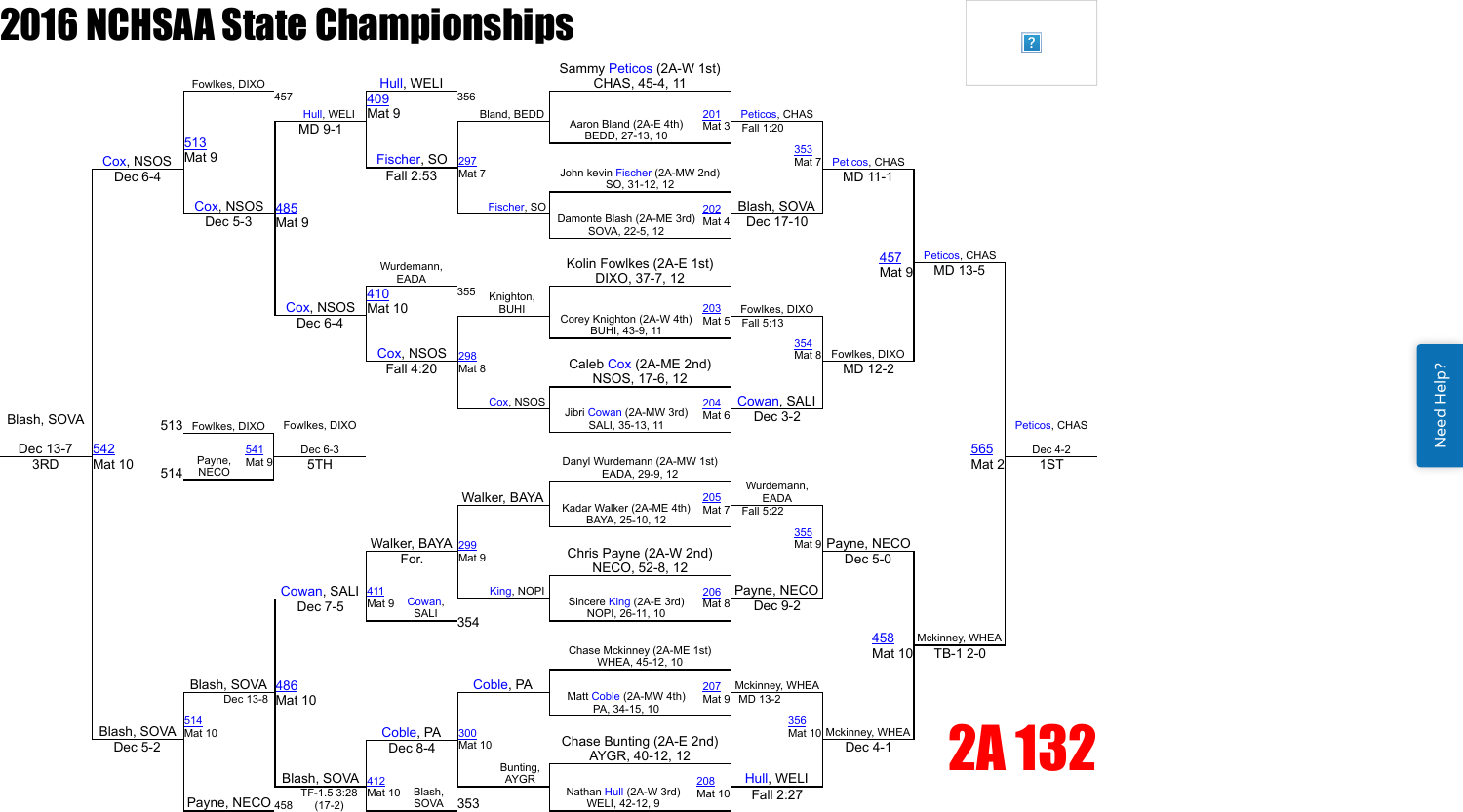Need Help? Need Help?



 $\sqrt{?}$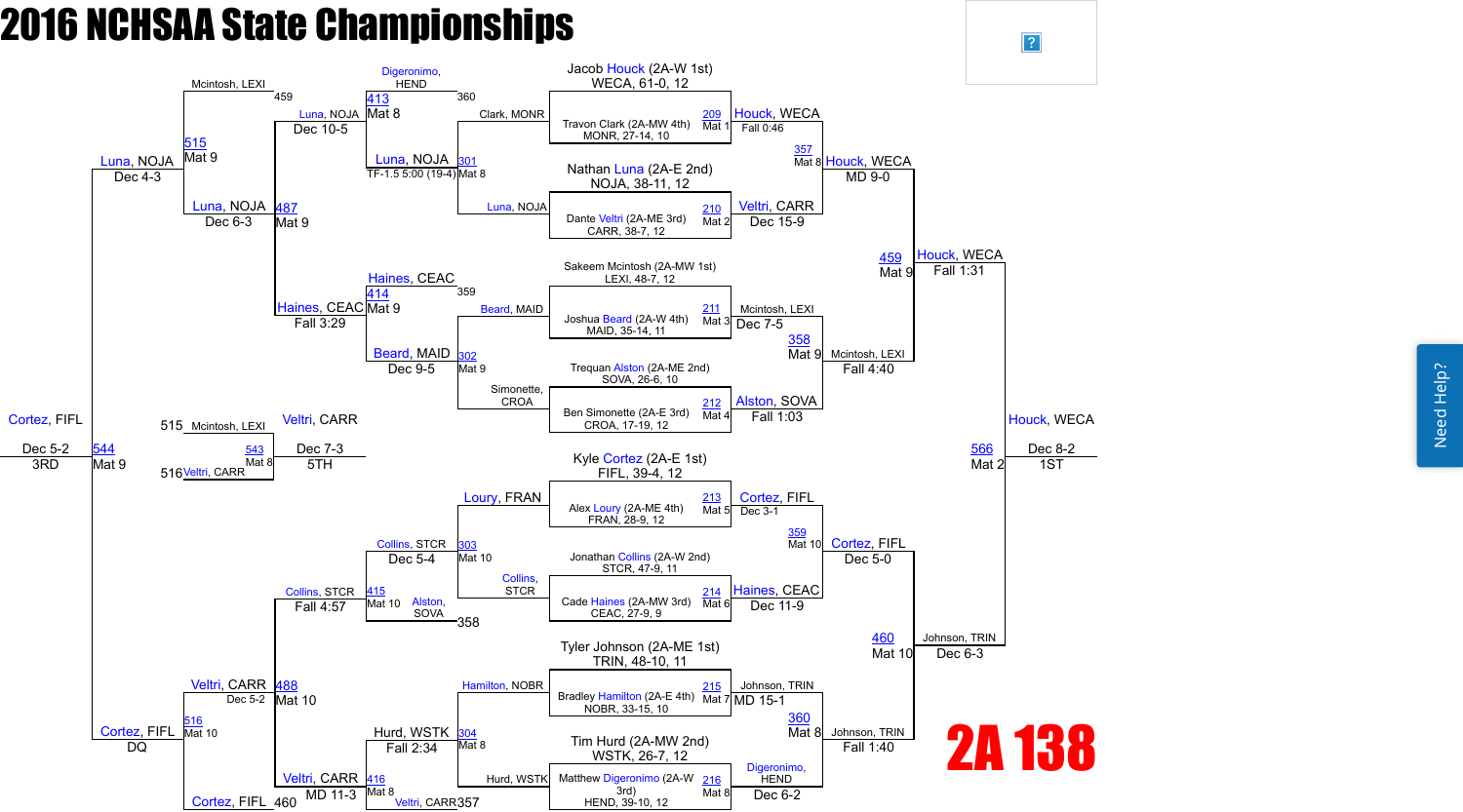Need Help? Need Help?



 $\boxed{?}$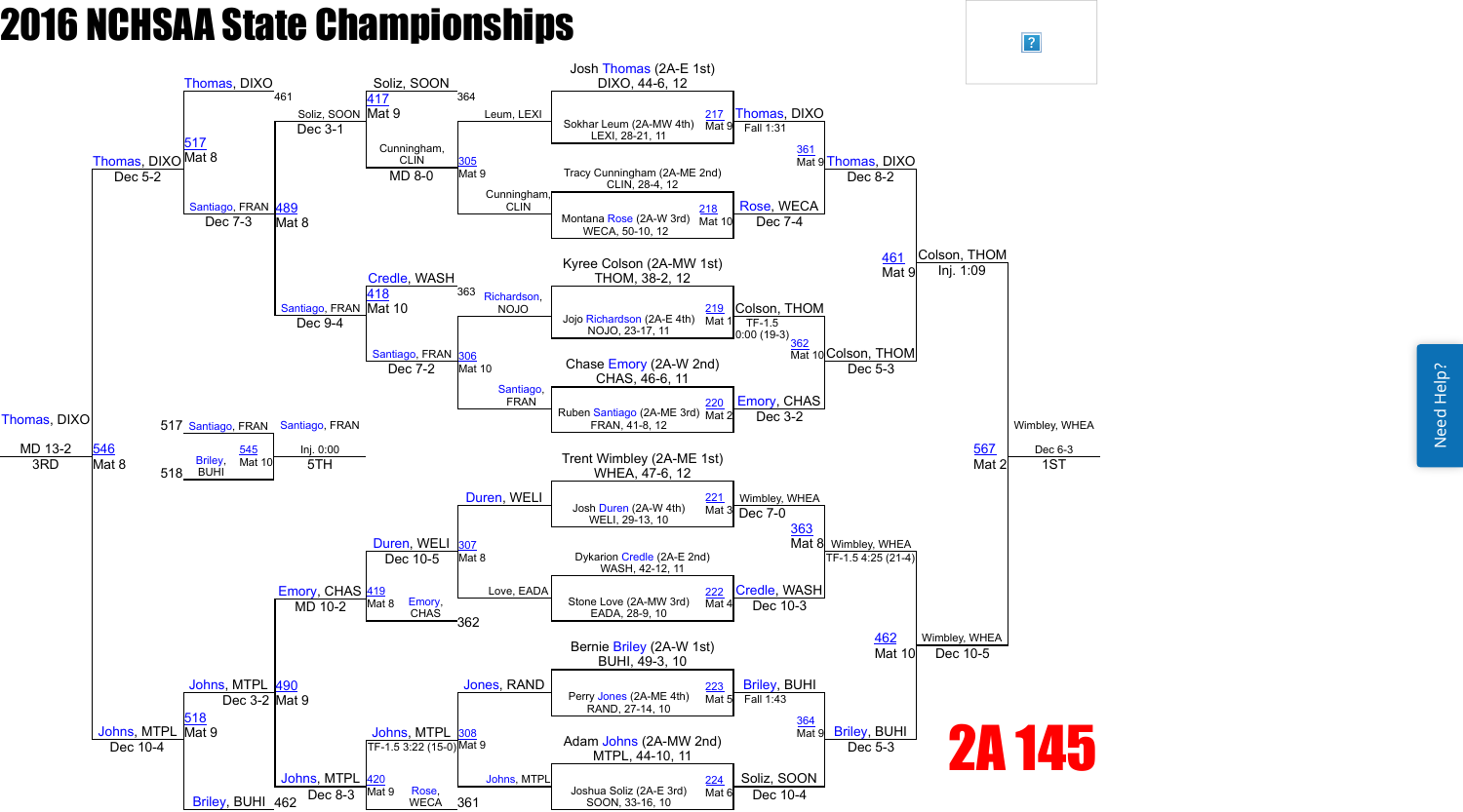Need Help? Need Help?

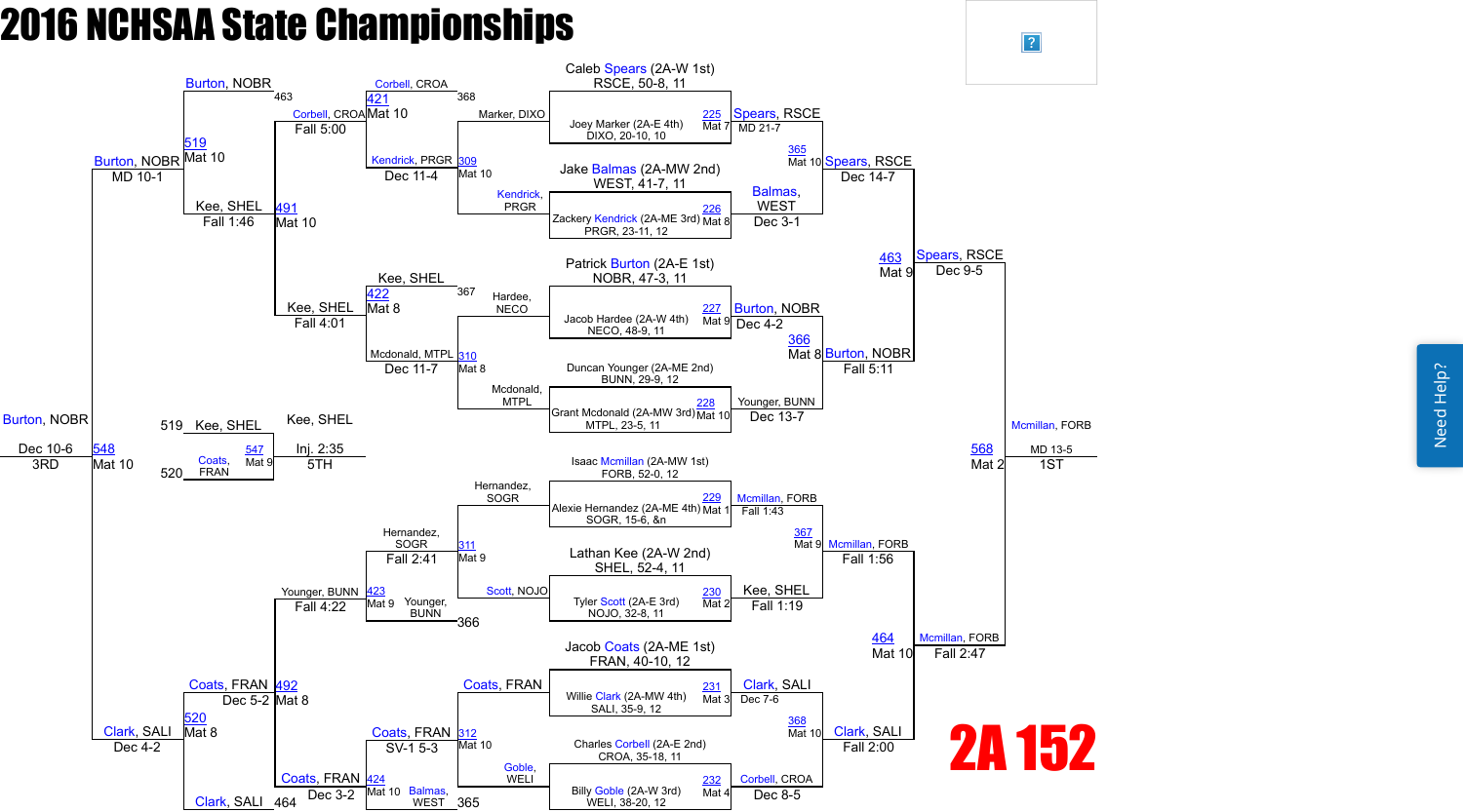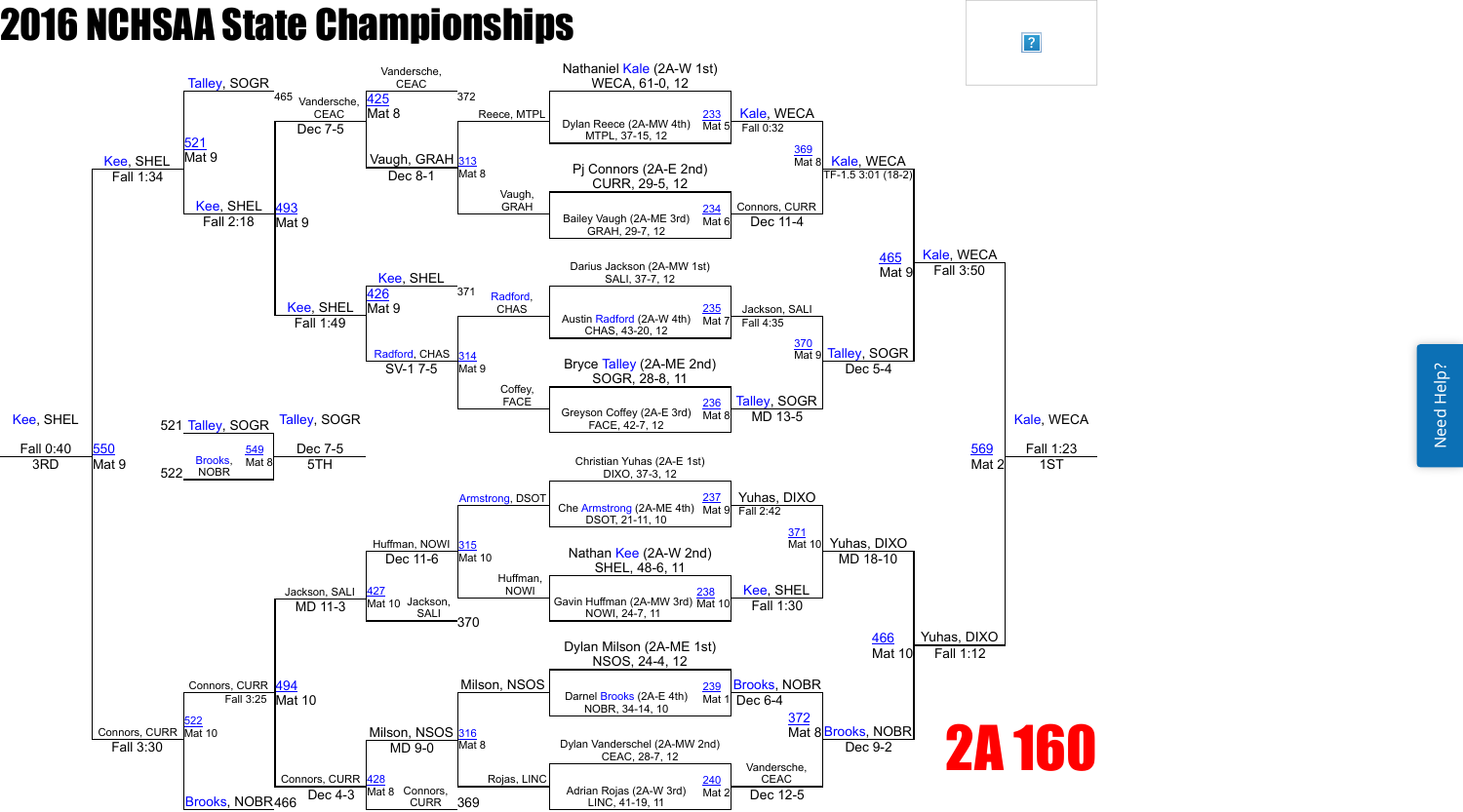Need Help? Need Help?



 $\boxed{?}$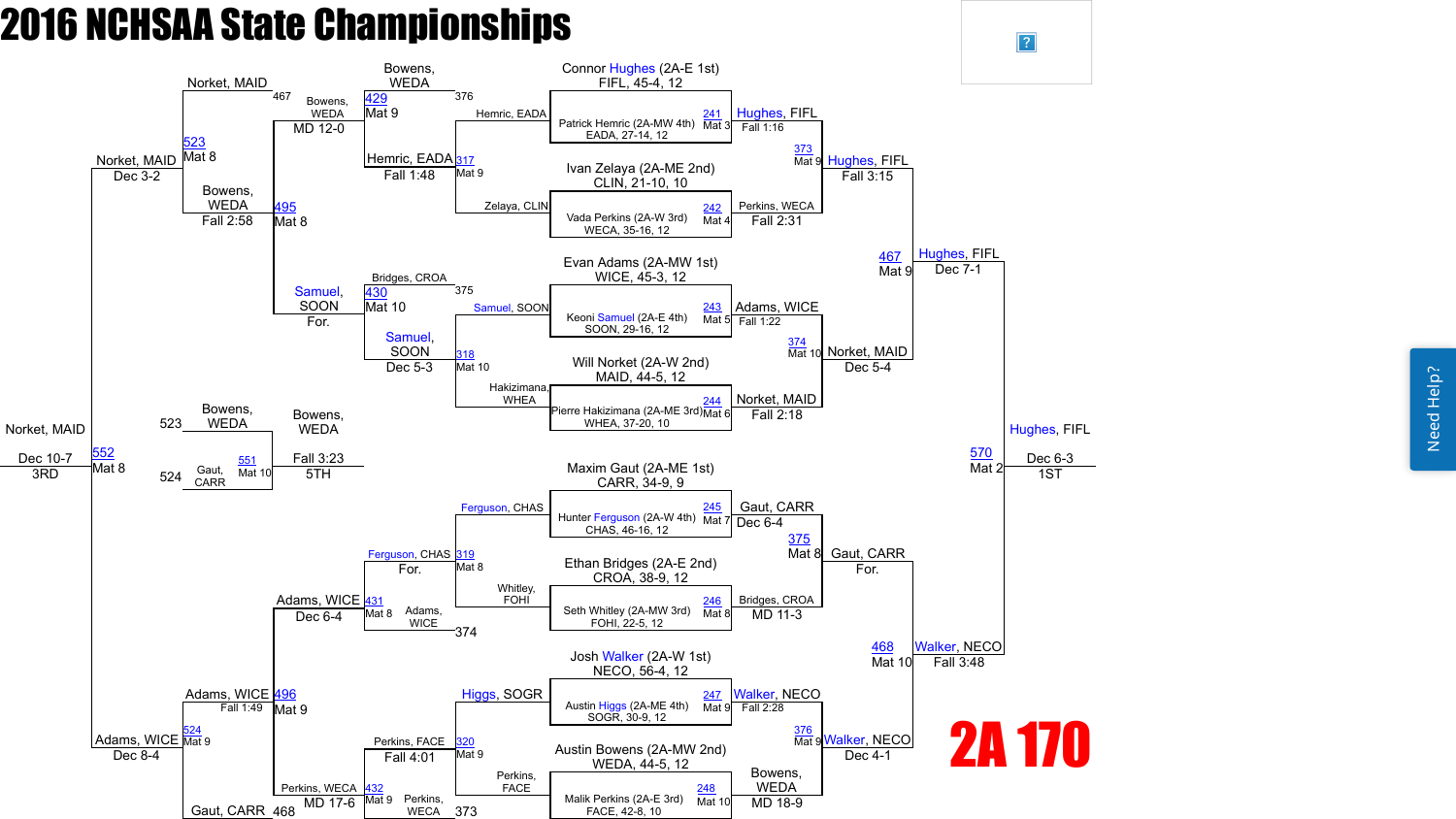Need Help? Need Help?

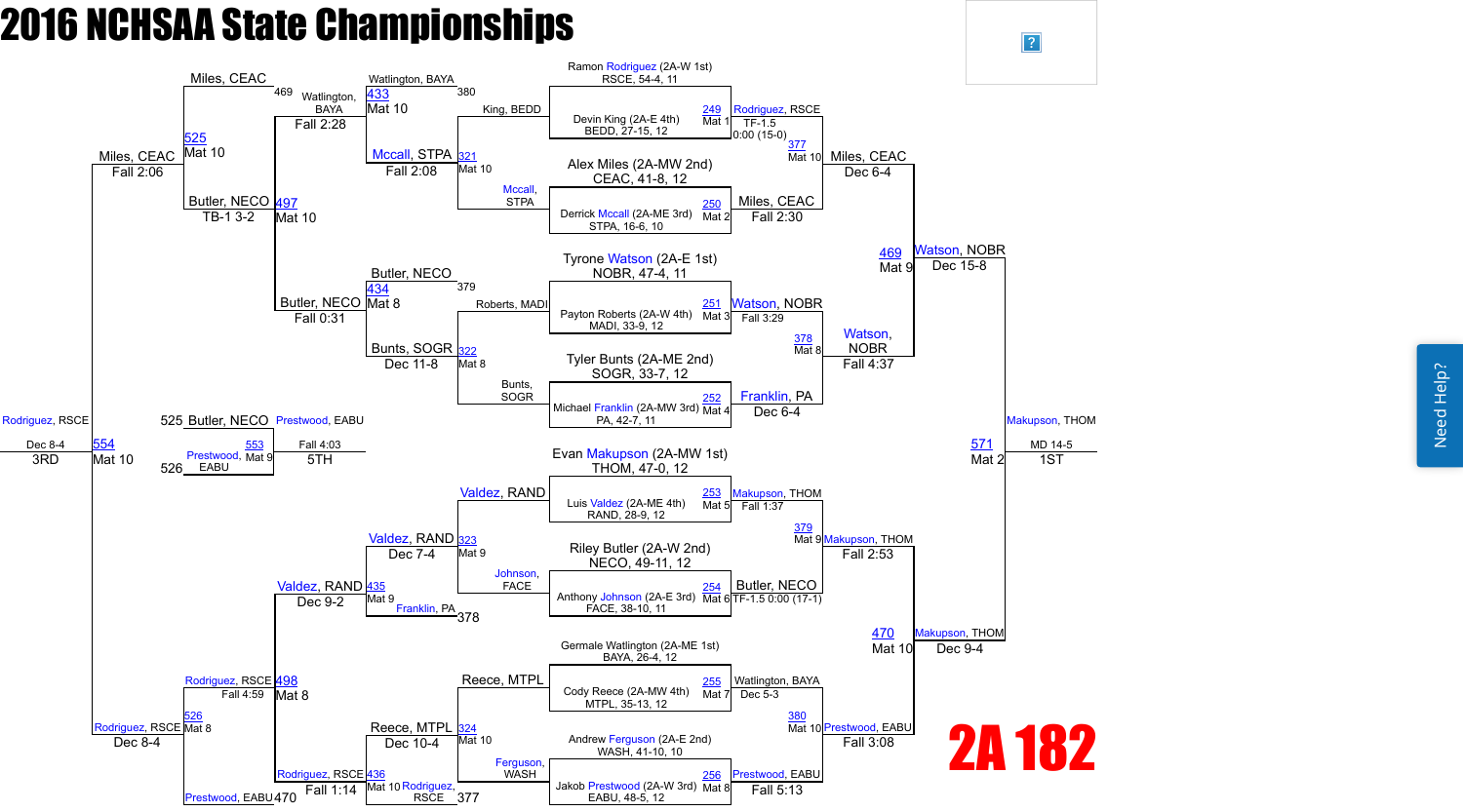

 $\vert$ ?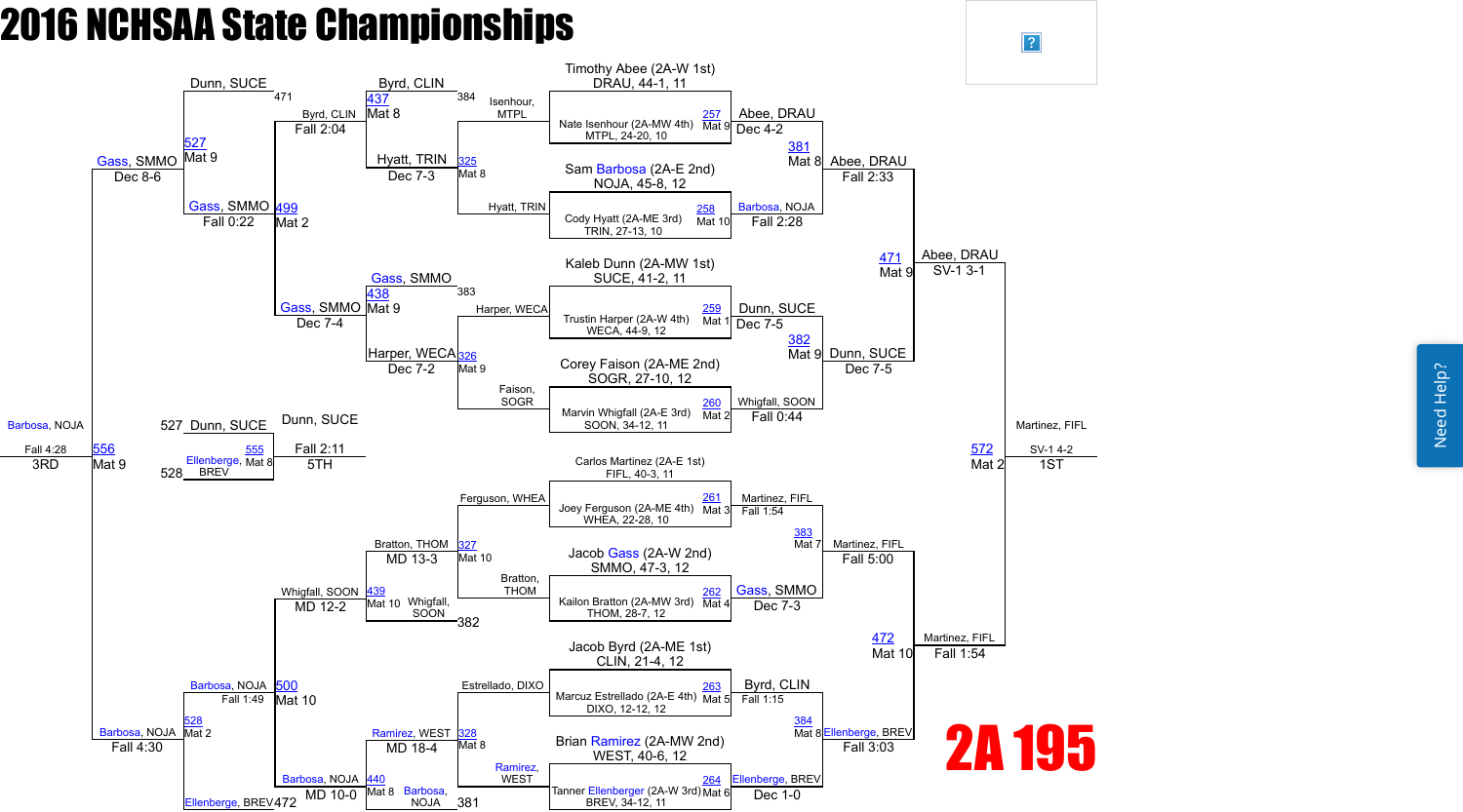

 $\vert$ ?